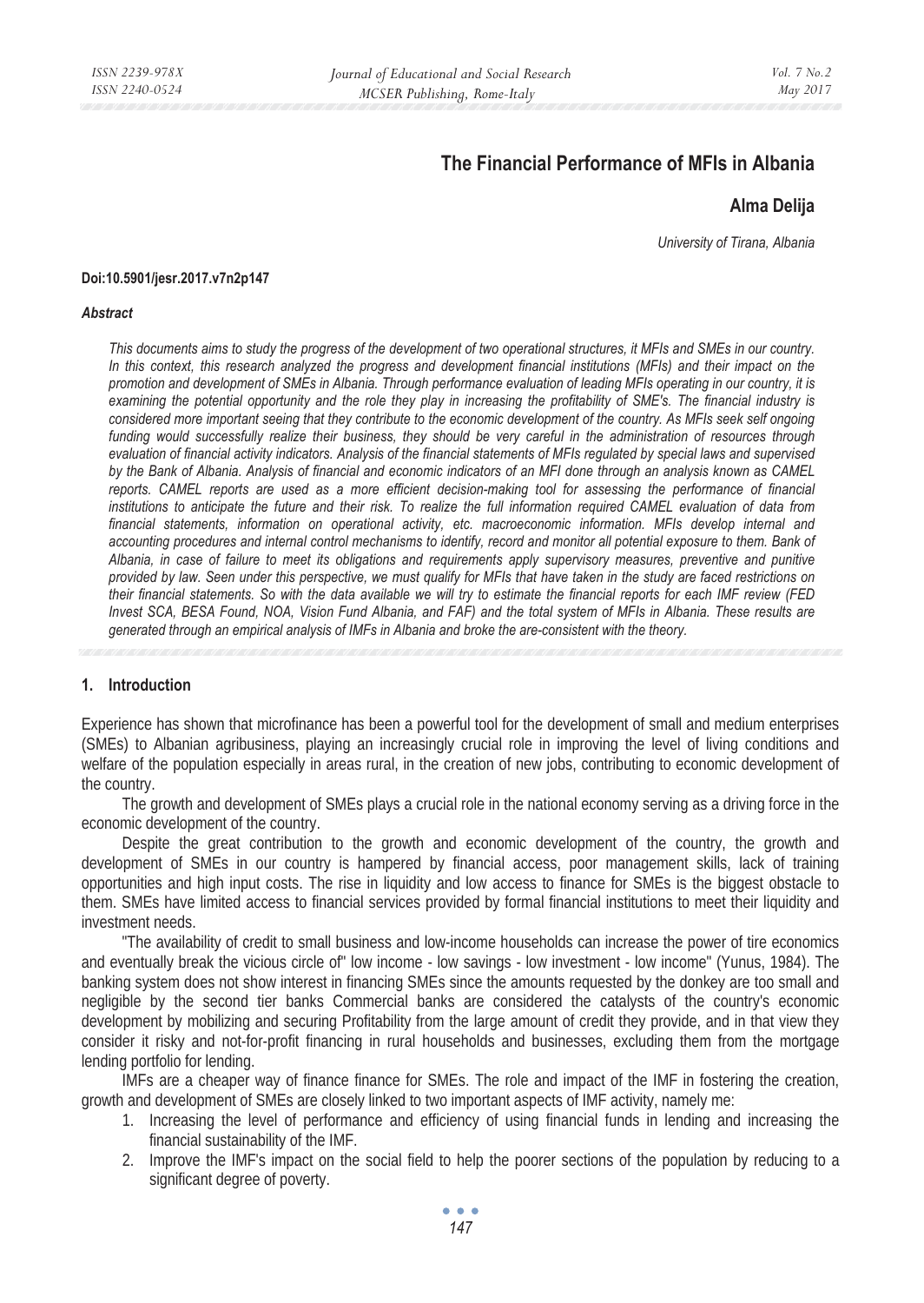| ISSN 2239-978X | Journal of Educational and Social Research | <i>Vol.</i> 7 No. 2 |
|----------------|--------------------------------------------|---------------------|
| ISSN 2240-0524 | MCSER Publishing, Rome-Italy               | May 2017            |
|                |                                            |                     |

Sustainability and financial stability is linked to the ability to provide a long-term program under the activity aspect as well as to providing services in full compliance with its objectives, scope and mission. For an optimal functioning of an IMF, financial stability is related to the ability to be consistent in the activity and activity of the liquidator as a financial institution developed to provide services in a well-defined segment of clients such as the poor and individuals who Live in rural and peri-urban areas.

The creation of the microfinance sector and its functioning in Albania has played an essential role and has been and is a powerful tool for the development of small and medium enterprises (SMEs) of Albanian agribusiness. Microfinance has played an ever more decisive role in increasing output, reducing unemployment, improving the level of living conditions and welfare of the population, especially in rural areas, creating new jobs, contributing significantly to economic development Of the country. The growth and development of SMEs plays a fundamental role in the national economy, serving as a driving force in the country's economic development. Empirical evidence suggests that the growing SME sector and the dynamism of their development can strongly contribute to achieving a broad range of development objectives, such as: Achieving income distribution and poverty reduction; Creating employment; Savings mobilization; And production of goods and services that meet basic basic needs of the individual and society.

Despite the great contribution to the growth and economic development of the country, the growth and development of SMEs in our country has been hampered by financial access, poor management skills, and lack of training opportunities and high input costs. Liquidities' sluggishness and low access to finance for SMEs is the biggest obstacle to them. SMEs have limited access to financial services provided by formal financial institutions to meet their liquidity and investment needs.

#### **2. Analysis of the financial performance indicators of MFIs**

Capital adequacy is an indicator that assesses whether the MFI is able to maintain its solvency at risk that it encounters during its financial activity. While capital is important because it provides MFIs against losses from loans or exposures to other risks.

The entity, in this case, the IMF provides sufficient capital levels to conduct a safe and stable activity, and to fulfill its obligations. MFI respects the capital adequacy, where in the percentage of capital to asset balance sheet items and off risk-weighted balance should not be less than 10% during the first two years exercise and activity at any time not less than 12%.

One of the indicators of capital adequacy is simplified capital ratio, which is calculated:

#### **(%) Simplified equity ratio = Shareholders' equity / total assets**

Simplified report capital to MFIs under consideration shown by Table 1:



**Source:** Author's calculations based on Annual Reports MFI

In our case, excluding NOA (for which no data are available) to 2009, FAF has a satisfactory level of this ratio with 64%, followed by Vision Fund with 55%, then classified Fed Invest (former Union KCS) by 25% and 15% Besa Fund. It Besa Fund has a level of capital limits required by the Bank of Albania. Meanwhile, in the second year again fondiBESA appear close to the floor level of capital adequacy, which means relatively low level of share capital and assets. This phenomenon is eligible for MFIs in the early years of their activity, as is the case with Besa Fund.

Meanwhile, for the following years (2010) seen a downward trend in this indicator as a percentage. Thus an increasing share capital and Fed Invest assets, which increased the percentage gets translated into a decrease of 1% compared to the previous year (24%). Meanwhile, the FAF recorded an increase in value in parallel to the two indicators, which translates into a rate of 51%, scoring less than a year ago. But fondiBESA increase of both assets and capital has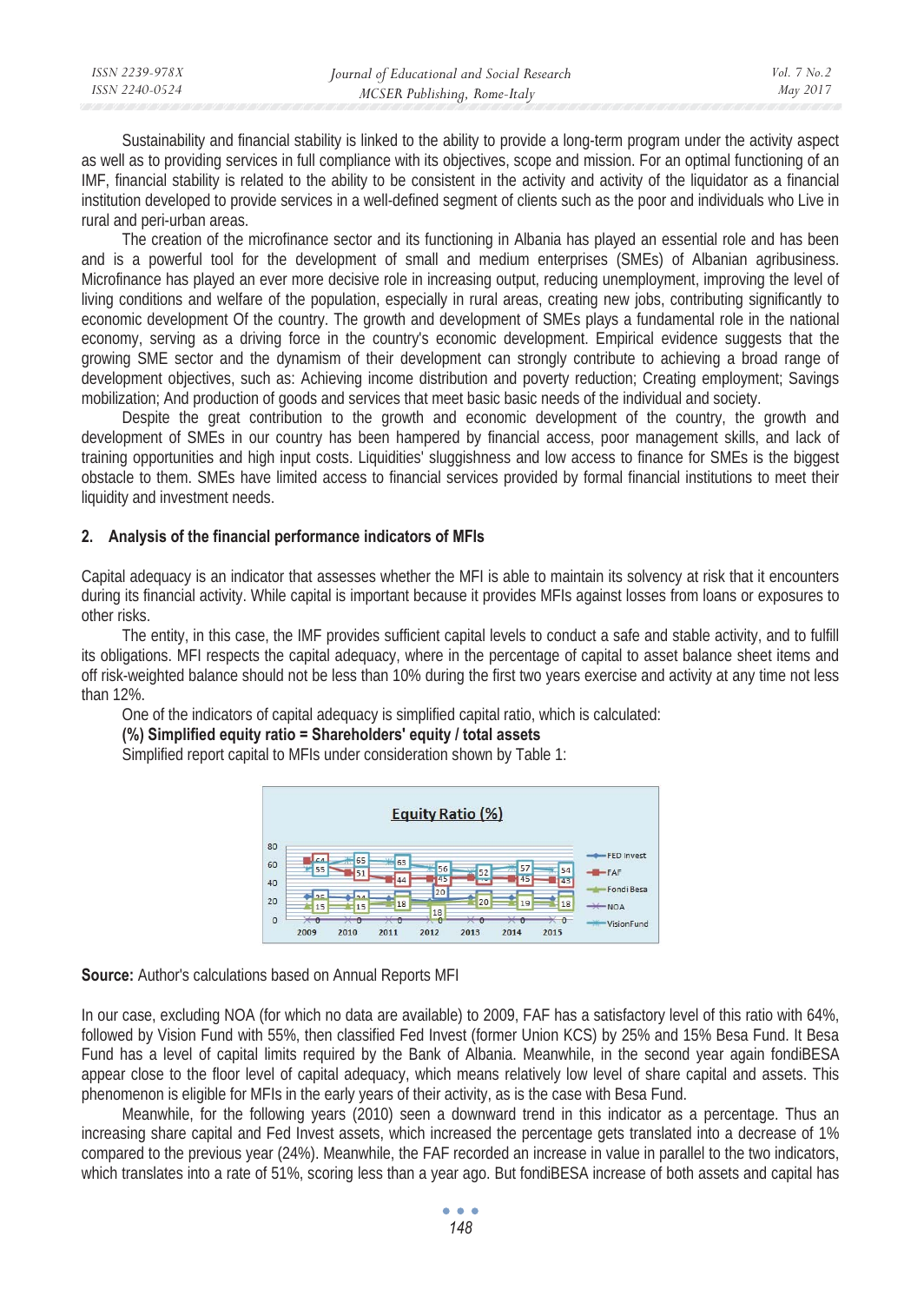been constant n'a to produce the same amount of 15%. Change this year marks the Vision Fund which has had an increase of 10% to 65% total.

As seen from this report satisfactorily presented other indicators in the following years and within the parameters required by the Bank of Albania, showing that MFIs have security against loan losses and other risks. 2011 Vision Fund is a higher ratio of 63%, which is followed by FAF by 44%, the Fed Invest 23% and 18% Besa Fund.



**Source:** Author's calculations based on Annual Reports MFI

Asset quality indicators carry out a risk assessment, control, adequacy of reserves for loan losses and profits. The quality of assets depends on their ability to be converted into money. This indicator determines how well or not is active performance of MFIs. Equally, it is important to determine the liquidity of the assets and the maturity structure of different voices. Choice of investment by the IMF determines how she earns income, the level of performance of the MFI's assets. To better understand the quality of the assets used several reports:

A. The ratio of interest bearing assets includes the weight of the profitable assets of the MFI, which are represented by interest-bearing instruments, real estate or loans to the MFI's clients, securities, investments in the money markets, deposits limit imposed on banking institutions etc.

#### **Weight bearing assets = profit Assets / Total Assets**

Simplified report capital to MFIs under consideration shown by the table below:

| Asset quality       | 2009 | 2010 | 2011 | 2012 | 2013 | 2014 | 2015 |
|---------------------|------|------|------|------|------|------|------|
| <b>FED Invest</b>   | 26   | 34   | ، ب  | 50   | 46   | 48   | 45   |
| Vision Fund Albania | 99   | 12   |      | 12   | 20   |      |      |
| <b>FAF</b>          | 102  | 96   | 95   | 82   | 89   |      | 83   |
| <b>Besa Found</b>   |      | 10   |      |      |      |      |      |
| <b>NOA</b>          | 98   | 99   |      | 99   | 98   | 99   | 95   |

**Source:** Author's calculations based on Annual Reports MFI

As high as this report is the most profitable MFI. This table shows that the MFIs in the study have a relatively satisfactory performance, which leads to the FAF indication of high levels of this report, which is followed by VisionFund Albania. Meanwhile, it turns out that NOA third by results, and its Fed Invest after the indicator upward trend over the years. Even in the calculation of this indicator Besa Fund presented with relatively poor results, where this indicator very low levels, a result that determines the level of interest bearing assets.

The ratio of nonperforming loans represents how much of the total gross loans represent loans overdue more than 90 days. For this report does not result in complete data referred to annual reports MFI, but only data for the years 2012, 2013 and 2014 and consolidated data from the AMA (Albanian Microfinance Association). Regardless, they found partial data associated with non-performing loans of some MFIs.

### **Performing loans / total loans portfolio**

| The ratio of nonperforming loans by year | 2009                     | 2010   | 2011                     | 2012                     | 2013                     | 2014                     | 2015                     |
|------------------------------------------|--------------------------|--------|--------------------------|--------------------------|--------------------------|--------------------------|--------------------------|
| <b>FED Invest</b>                        | .25                      | 2.39   | $\overline{\phantom{a}}$ |                          | 3.23                     | $\overline{\phantom{a}}$ | 3.48                     |
| <b>NOA</b>                               | $\overline{\phantom{a}}$ | -      |                          | $\overline{\phantom{a}}$ | $\overline{\phantom{a}}$ | $\overline{\phantom{a}}$ | -                        |
| <b>FAF</b>                               | 2.9                      | 1.37   | .54                      | 197                      | $\overline{\phantom{a}}$ | l.75                     | - 70                     |
| <b>Besa Found</b>                        | $\overline{\phantom{a}}$ | ٠      | $\overline{\phantom{a}}$ | -                        | $\overline{\phantom{a}}$ | $\overline{\phantom{a}}$ | -                        |
| <b>Vision Fund</b>                       | $\overline{\phantom{a}}$ | $\sim$ | $\sim$                   | $\overline{\phantom{0}}$ |                          |                          | $\overline{\phantom{a}}$ |

**Source:** Author's calculations based on Annual Reports MFI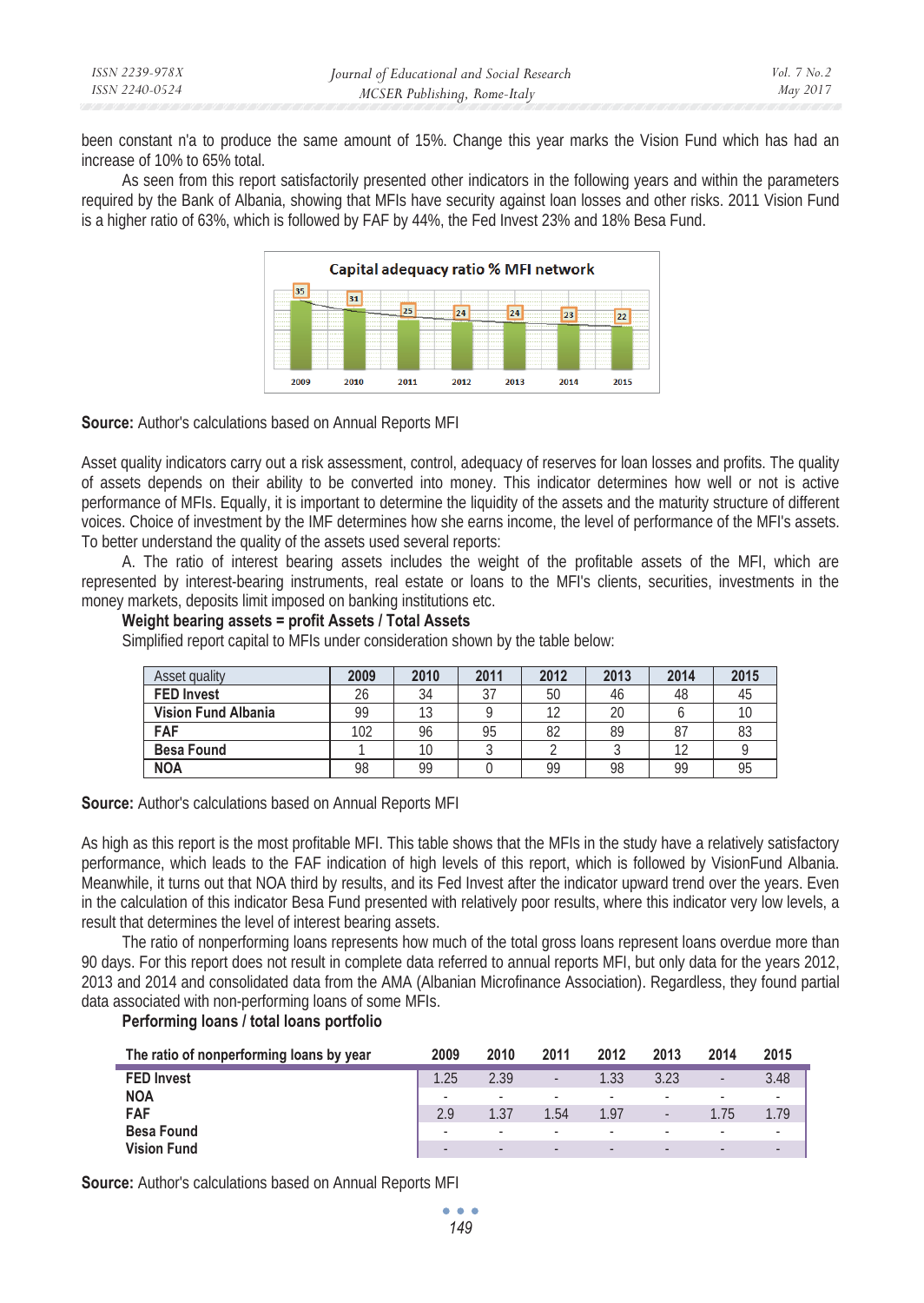The smaller the value of the ratio of loans to the more qualitative issues and healthy loan portfolio is an MFI. As has been shown in the table, this indicator is calculated only for two IMF, the Fed Invest and FAF due to lack of significant data. These indicators have relatively low value, which means a low risk and controllable by the MFI. Depending on the value of risk that have credit problems and reports of overdue loans, their tendency over the years the IMF 's leaders develop strategies for the full recovery of loans.

| The NPL ratio of MFI systems | 2012           | 2013          | 2014          | 2015          |
|------------------------------|----------------|---------------|---------------|---------------|
| Nonperforming loan           | 72.789.364     | 63.391.000    | 23.248.942    | 25.926.562    |
| <b>Total SCA portfolio</b>   | 10.192.060.398 | 8.837.755.958 | 6.943.110.341 | 6.190.162.962 |
| <b>Report</b> %              | በ 71           | 0.72          | 0.33          | በ 42          |

## **Source:** Author's calculations based on Annual Reports MFI

Return on shareholder equity (ROE) compares net profit MFI with equity for a specified period of time. This indicator is calculated through the report:

ROE = Net Income / Shareholders' Equity

Based on the data of the financial statements it shows that this ratio is very low figures, as the return on capital depends on the level of capitalization of financial institutions. ROE measures how the MFI's ability to raise capital from internal sources and to pay dividends as well as the return of the IMF's shareholders' investments.

The table shows that the Fund Besa there is a trend growth rate at high levels, where shareholder equity and net profit record since growth rates per year. Compared with other MFIs trend of growth for both indicators of Besa Fund is best presented by other MFIs.

Meanwhile, and Vision Fund is an increasing trend for both indicators from 2009 to 2014. But the Fed Invest in recorded trend of falling equity capital from 2009 onwards, and a profit decline in years. This translates into a low- ability Fed Invest's to increase its capital. Of course, that his recovery requires a careful analysis of earnings quality that affects its growth, as well as the IMF's ability to raise capital.

For NOA-n recorded in the years 2009-2010, an increase of the share capital, and after his landing in 2012-2014. Meanwhile, the tendency of profit taking incremental value in the first two years, after which sits n'a produce a low value of this report. For FAF estimated a growing trend as share capital and net profit.

Referring to the estimated values provided by the report of return on shareholder equity for each MFI would suggest that even for MFIs to which have increasing trend of both indicators over the years required to increase their capacity to empower growth as a shareholder as well as net capital gain. For this play an important role in strategic policies that will undertake the MFI itself to increase the share capital potential. Within the short time of the creation of MFIs composition, and their form of organization, which have their focus on microcredit vulnerable areas leaves us to understand to lower the value of their capitalization. But in the long run created space and greater potential for increasing the level of their capitalization and profitability.

| <b>ROE</b>          | 2009  | 2010  | 2011  | 2012  | 2013  | 2014  | 2015  |
|---------------------|-------|-------|-------|-------|-------|-------|-------|
| <b>FED Invest</b>   | 7.28  | 6.58  | 3.08  | 1.07  | 0.95  | 0.48  | 0.48  |
| <b>NOA</b>          | 28.20 | 30.58 | ۰     | 4.13  | 12.14 | 1.54  | 8.43  |
| <b>FAF</b>          | 0.00  | 2.46  | 1.83  | 3.72  | 3.87  | 0.40  | 6.10  |
| <b>Besa Found</b>   | 18.14 | 28.19 | 13.89 | 13.60 | 15.34 | 13.20 | 15.70 |
| Vision Fund Albania | 5.56  | 14.01 | 32.74 | 43.43 | 50.15 | 61.20 | 52.70 |

#### **Source:** Author's calculations based on Annual Reports MFI

The same situation applies to the total network of MFIs, which is seen as a growing trend of the share capital as well as net profit. Despite their growth rate, again recorded low values are estimated spaces and possibilities that offers financial market in our country. The decisive role in strengthening MFIs and increasing the level of return on equity play a visionary and strategic policies for their management. As has been shown in the table, there is increasing trend from 2009 to 2013 for both indicators, but a decline since 2013 in that 2014 net profit, reflecting a lesser value of this ratio 4,42%.